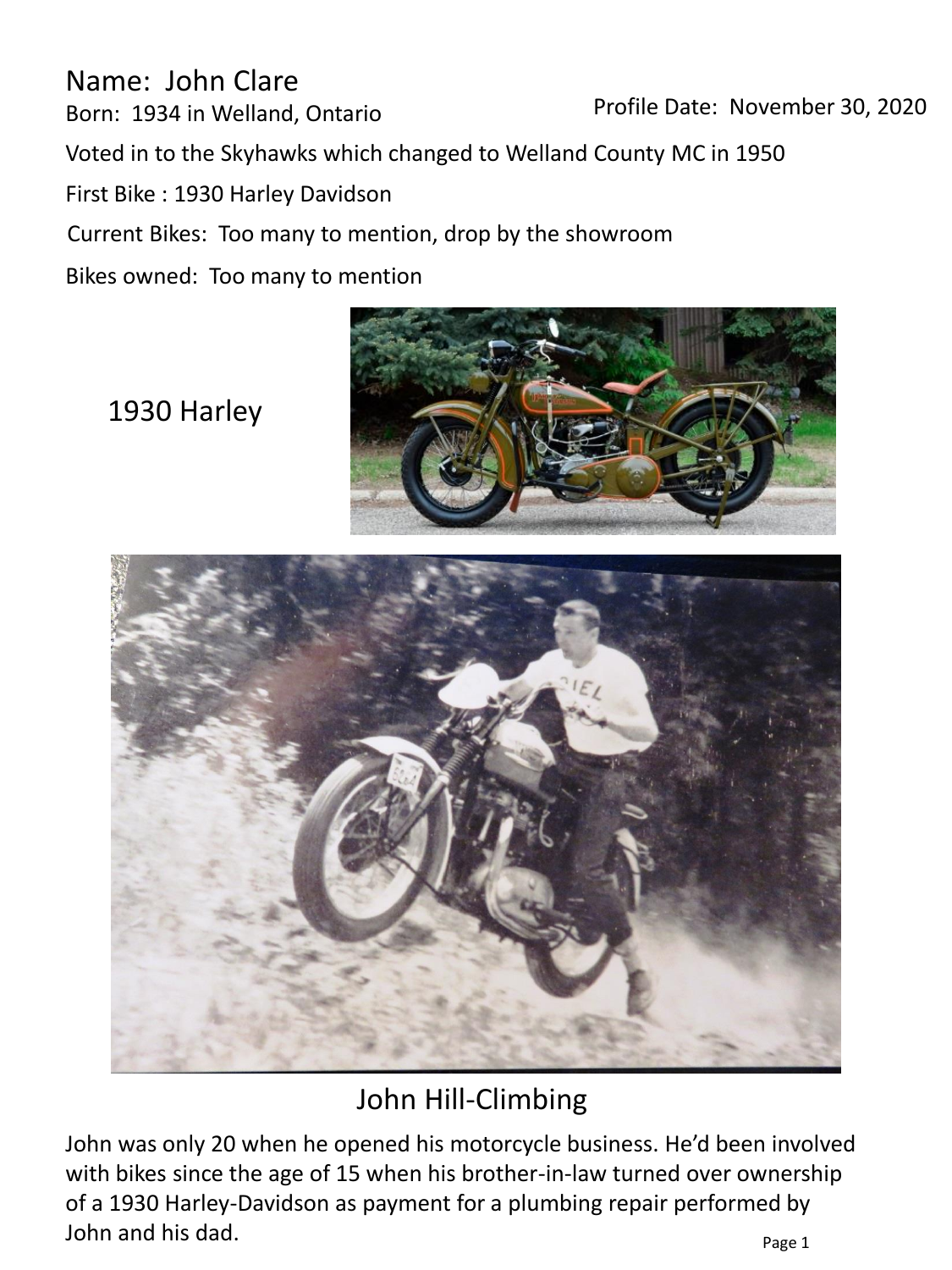

 $\begin{tabular}{l|c|c|c|c|c|c|c|c} \hline \textbf{BVB} \textbf{BDDYOOAT} & \textbf{smooth, controlled, power.} & \textbf{Seconds later, rider and machine are} & \textbf{One would think that vendors of a vehi-SIMER} & \textbf{StP0AB} & \textbf{gllindna} & \textbf{non.} & \textbf{non.} & \textbf{non.} & \textbf{non.} & \textbf{non.} & \textbf{non.} & \textbf{non.} & \textbf{non.} & \textbf{non.} & \textbf{non.} & \textbf{non.} & \textbf{non.} & \textbf{non.} & \textbf{non.$ 



## John and Donna in the Business Times

Motorcycling has come a long way since John Clare opened his BSA and Triumph dealership in 1954. And yet Clare's Cycle & Sports remains, as always, a thriving dealership and hotbed of motorcycle enthusiasm in the Niagara region. It's still a family-run operation with John Clare a constant presence in the shop, riding motorcycles and contributing to his community. John loved speed and through a succession of motorcycles he took to road racing at the early Ontario race tracks built on the grounds of wartime training airfields at Edenvale and Harewood Acres. The family photo album shows John in a race paddock with his BSA Gold Star and later astride one of the

newfangled Ducati singles.



John with his Ducati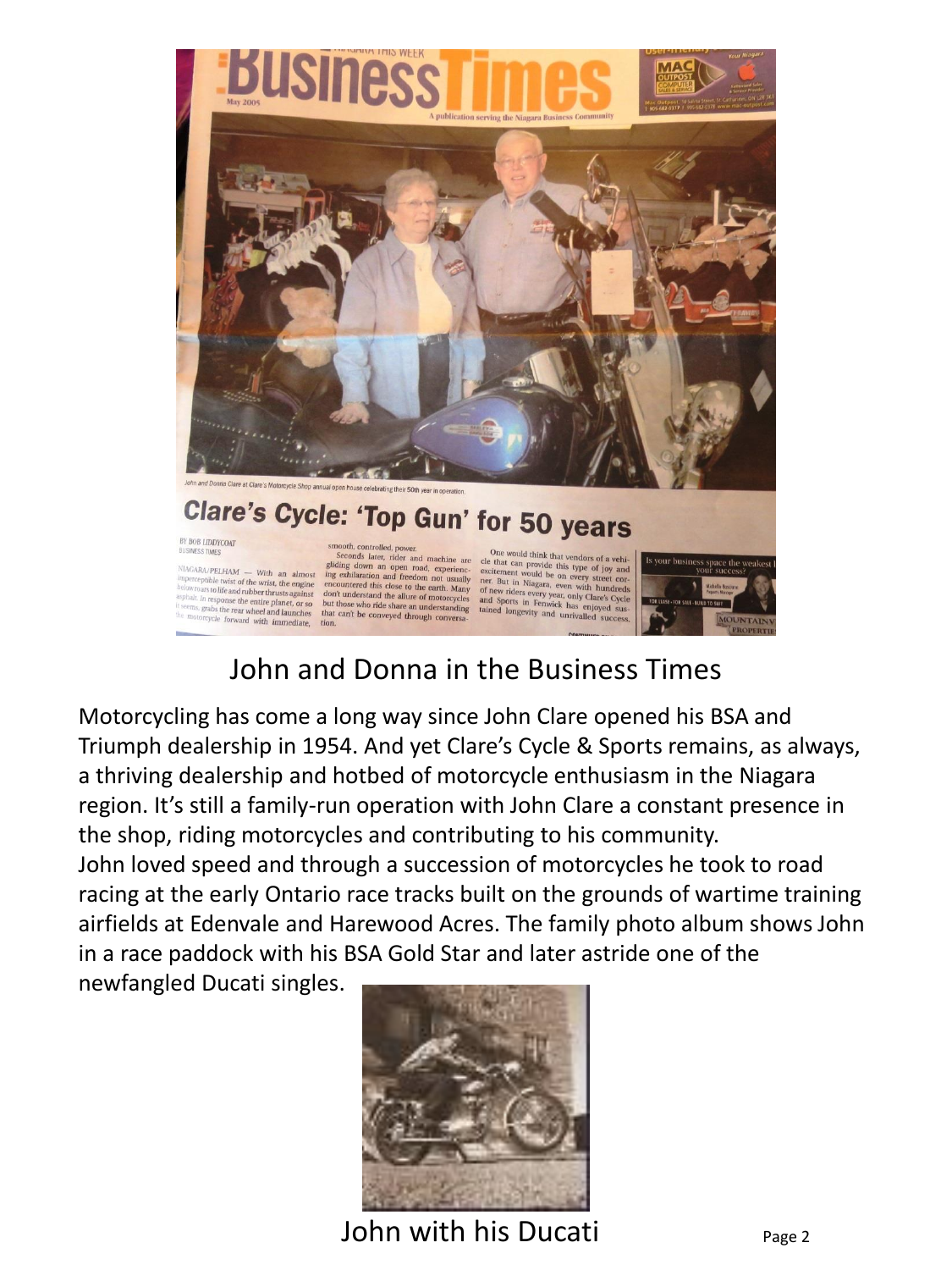Even for a handy guy able to repair his own bikes, racing consumes parts and the nearest dealership was a good distance away in Hamilton. John soon realized the potential for a motorcycle shop close to home.

His first plan was to operate from the family garage but in order to keep peace with the neighbours he instead chose a location in nearby Welland, Ont. His father Ed Clare and brother Bill were much involved in the early days, and rapid growth caused John to move in 1958 to the current location in Fenwick. It's still at the same address but the building has been expanded 23 times over the years to accommodate the continued growth of the operation.

"It was successful right from the start," said John, who added other brands to his inventory as Japanese makes began to appear. Given that Fenwick is not a large town, it's a tribute to the shop's reputation that it has done so well. In 1964-65, after only 10 years in business, Clare's was the largest Yamaha dealer in Canada and John was rewarded with a trip to Japan to visit Yamaha headquarters.

Yamaha at the time was distributed by the Deeley organization with Trev Deeley at the helm, so a linkage with Harley-Davidson became a natural after the Yamaha factory opened its own branch in Canada and Trev Deeley switched to Harley. The American brand has grown exponentially since the early 1970s, to the point where Clare's moved its Harley-Davidson operation in 2008 to a new building in Niagara on the Lake. Its location draws tourist traffic from Niagara Falls as well as serving the motorcycle market throughout the region.



John and Donna on one of his many Demo Bikes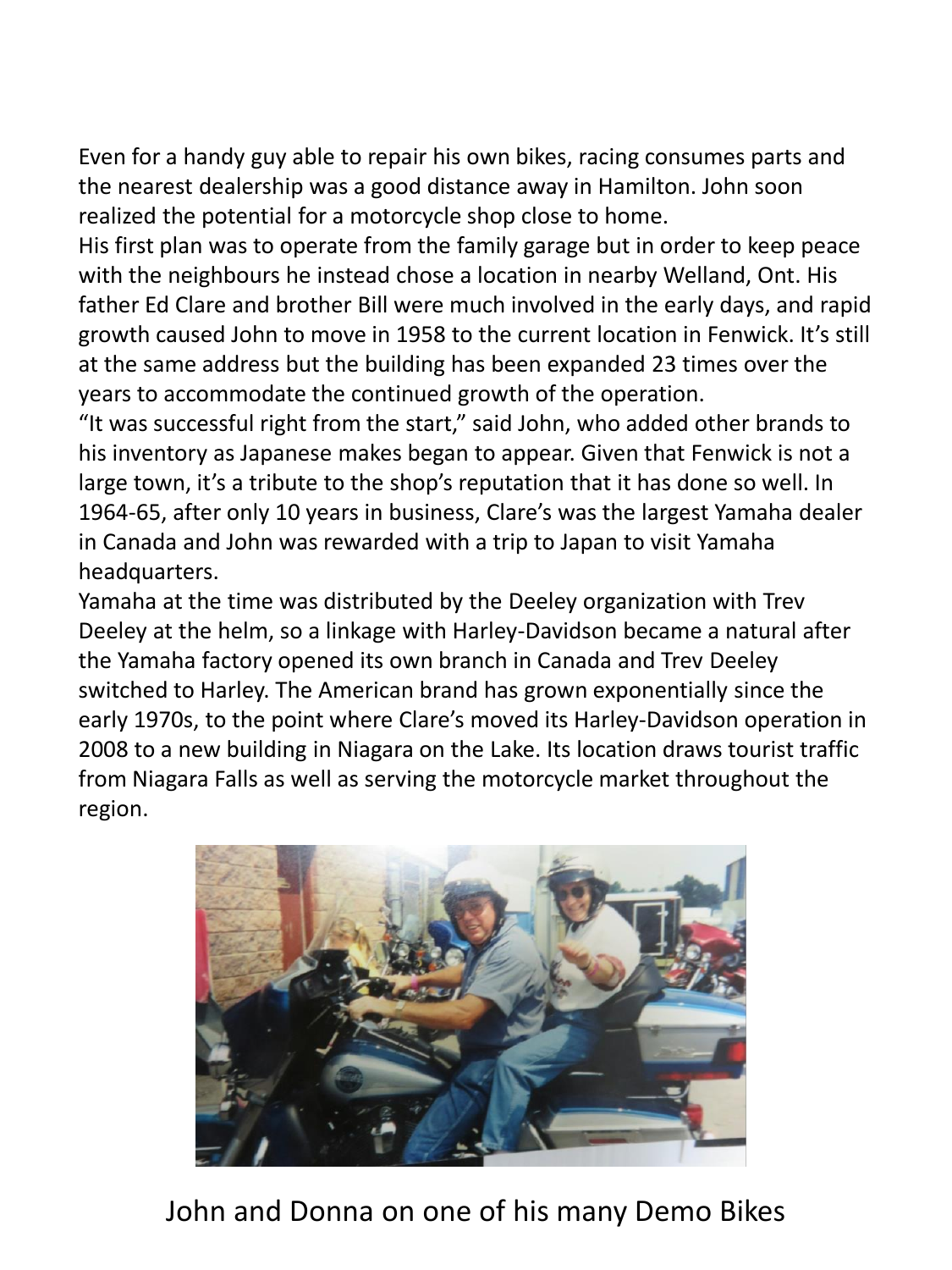Through the years John's enthusiasm for the sport is undiminished. He took part in nearly every branch of motorcycle sport including road racing, trials, scrambles, hillclimbs and dirt track. Though he eventually retired from racing in 1980, John has remained involved through sponsorship of promising riders as well as organizing many events. He has retained his membership for 60 years in the Welland County Motorcycle Club and is also a lifetime member of the Canadian Motorcycle Association.

Operating a business is never easy and in order to promote the interests of others like himself in the early 1980s. John became an active member of the Ontario Retail Motorcycle Dealers Association. Since 1969 John has been a member of the Fenwick Lions Club, serving two terms as president and receiving a series of awards for his generous community service, including the Melvin Jones Fellow Award – the highest honour available to Lions Club members.

In 1974 John was recognized as Ontario sportsman of the year by premier Bill Davis for distinguished performance in amateur sports. In 2002 he helped launch the two-day Biketoberfest rally in the Niagara region and since then it has drawn 1,000 bikes annually and raised more than \$150,000 for charity.



John Hill-Climbing

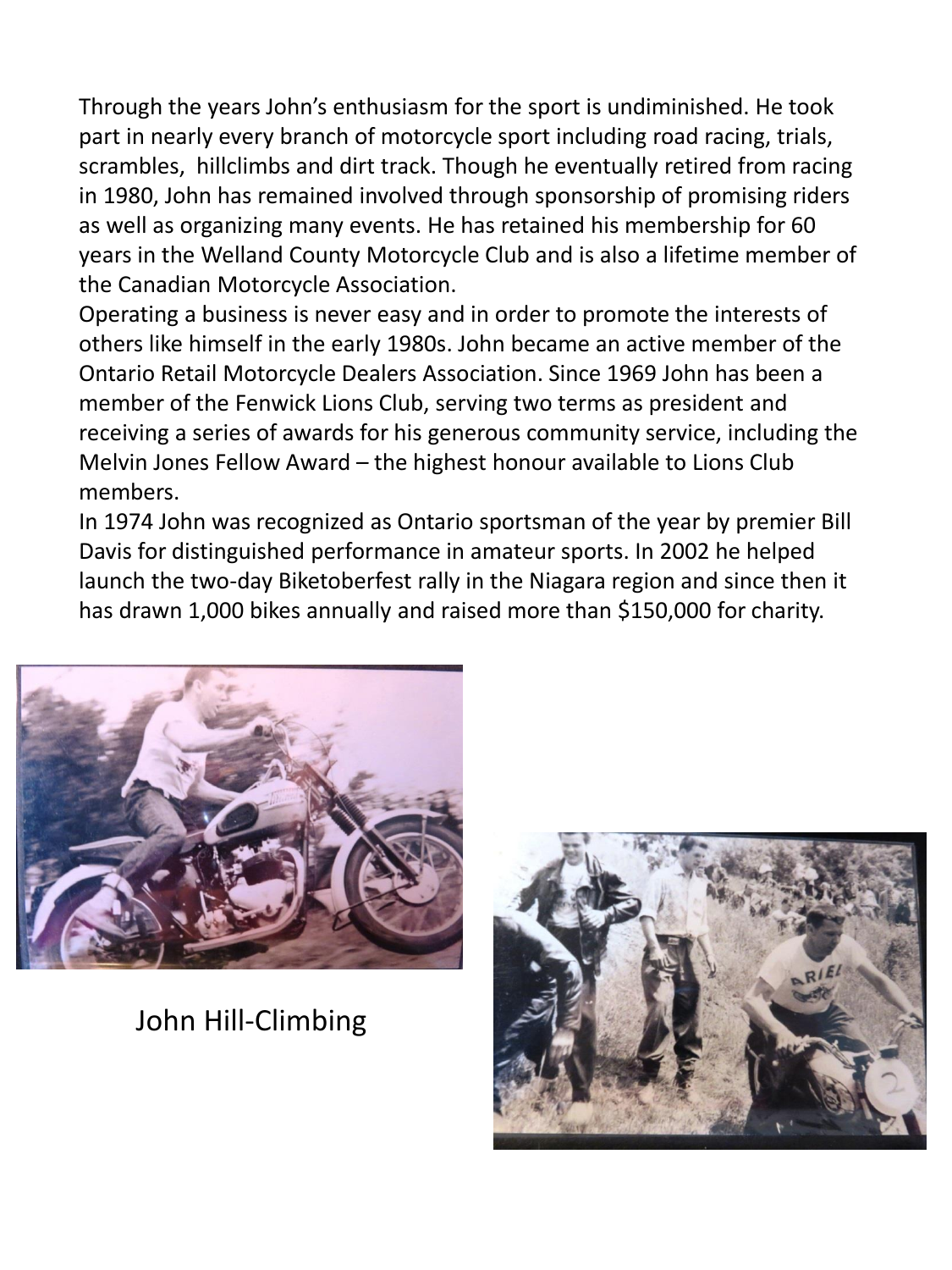

## John on a Road King

In February 2011 John joined a tiny and elite group of motorcyclists, becoming only the third person ever to receive the Deeley Harley-Davidson Canada lifetime achievement award. "I consider John to be one of our most valuable, knowledgeable and trusted retailers," wrote Malcolm Hunter, Deeley's president and chief operating officer. "John Clare is a man who always goes out of his way to make sure that everyone feels part of the family which is why his staff and our associates find him such a pleasure to work with."

Clare's is still very much a family business with John, his wife Donna, son Randy, daughter Robin, his niece Pamand and nephew Darren all deeply involved. Now a third generation, Robin's daughter Martha, is ready to play its part.

John also has another daughter, Mary Kay, who lives in Ohio and has two children, Cooper and Clare. Robin also has a son, Taylor.

Long may the tradition continue.